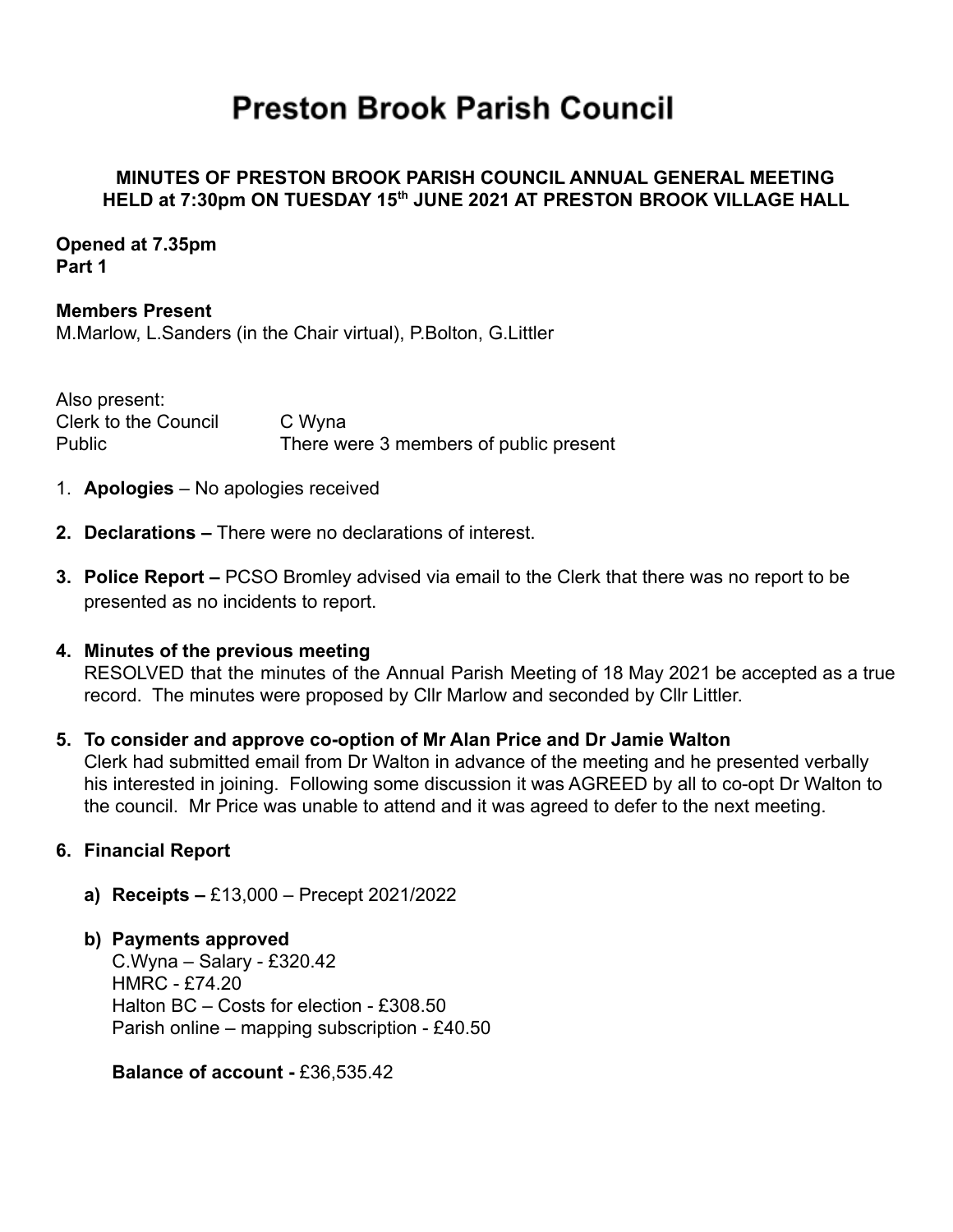**c) To approve the annual accounts for 2020/21 for submission to external auditor** The Clerk had circulated in advance of the meeting. There were no comments or questions raised and it was AGREED by all present.

# 7. **Planning**

**a) 21/00311/FUL – Proposed conversion of existing office/storage/workshop building to form 3 residential apartments at Hilltop Farm, Windmill Lane, Preston on the Hill, WA4 4AZ** Following some discussion there were no comments or objections to the application.

# 8. **To approve budget of up to £500 for tree inspection on land at Bridgewater Grange** Clerk advised that following some concerns raised by residents it may be prudent to undertake a survey of the old tree at Bridgewater Grange due to possible disease. It was asked whether the tree had a TPO – Clerk to determine. It was last inspected in early 2019. This was AGREED.

# **9. To approve the quotation for the refurbishment of the village hall toilets**

Clerk had provided the upgraded quotation from M.Lacey which was an enhancemenet against the original specification and included new sanitaryware, cubicles as previously it was to be reused. L.Bolton advised that the previous quotes were based upon the original specification and were far higher than this revised quote. Following some discussion it was AGREED IN PRINCIPLE subject to seeing other quotes that the works proceed with M.Lacey. It is also noted as previously agreed that the parish council will pay the works on behalf of the hall but village hall will need to be invoiced for their commitment in advance of payment to the supplier. Cllr Marlow requested that we keep quotes on file for openness/transparency in line with our financial regulations.

# **10.Policies**

# **a) To approve the Model Standing Orders 2018**

Clerk had circulated in advance and updated new policy in line with old. There were no comments and this was AGREED.

# **b) To approve the Model Financial Regulations**

Clerk had circulated in advance. There were no comments and this was AGREED.

- **11. To discuss and agree next steps in response to the correspondence between Cllr J Bradshaw and Ian Saxby regarding speeding issues and turning on Windmill Lane** Clerk provided a detailed overview of issues to date with the suggestion of revisiting 1) reducing HGV traffic through the village 2) introduction of sleeping policeman or chicane at Windmill Lane 3) one way approach on Hill Top Road. It was suggested to invite Ian Saxby to a future meeting to discuss in more detail to conclude a way forward as well as the new PCC.
- **12.To approve repair/replacement of bench at Windmill Lane and associated budget** Clerk had researched and circulated an option to Cllrs in advance of the meeting the cost of up to

£350 was AGREED to purchase and install. It was also requested if we could look to refurbish the fingerpost sign at Hill Top Road – Clerk to contact J.Tickle and M.Byrne.

13.**To discuss and agree an approach to the recruitment of more parish councillors to complete the constitution of 8 members**

This was discussed and options of advertising via newsletter, facebook and noticeboards were considered. Cllrs to consider this as an ongoing activity in order to bring new residents onboard.